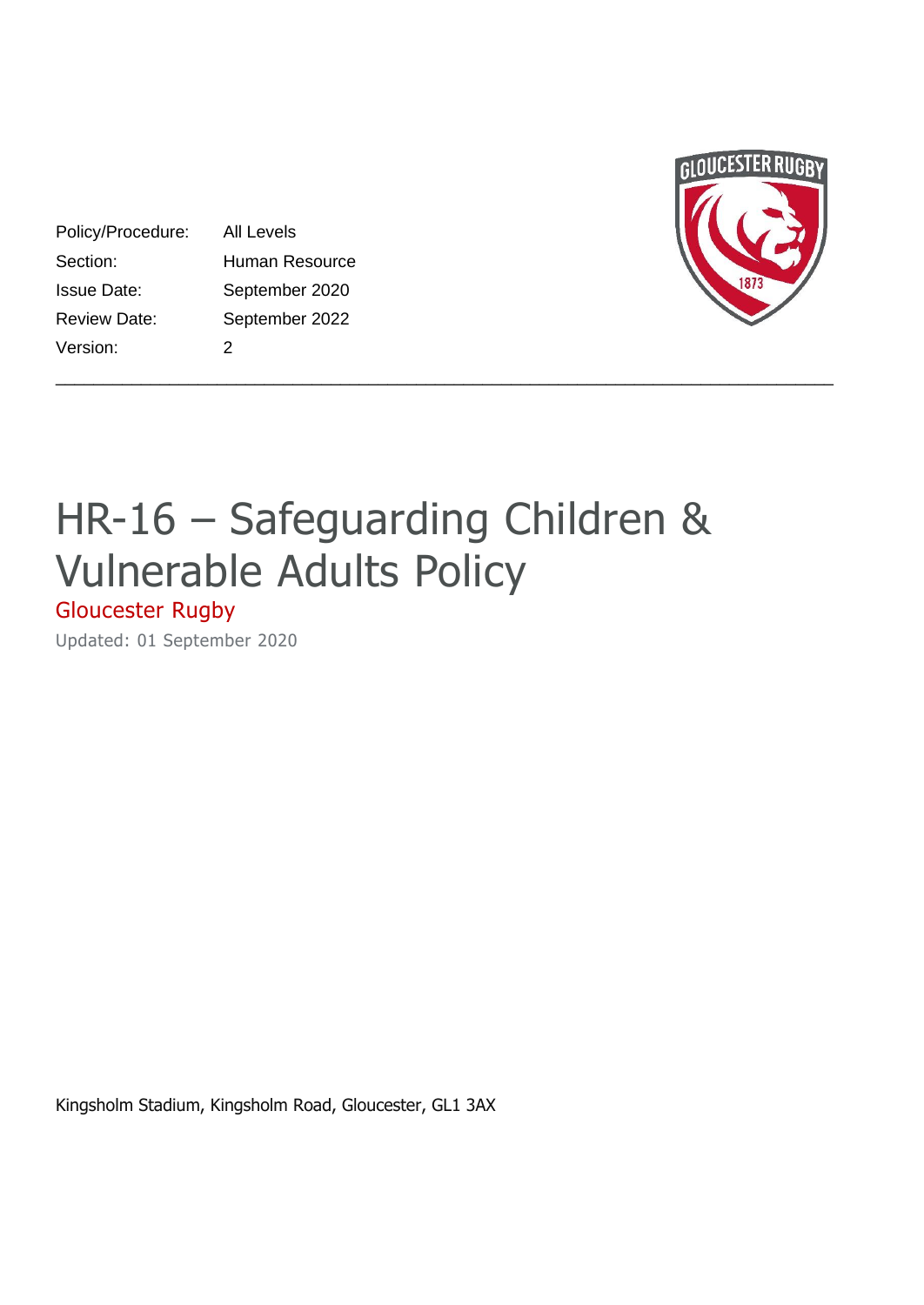# **FOREWORD**

Gloucester Rugby strives to provide the highest standards of care for children and vulnerable adults in a safe and enjoyable rugby related environment. Our safeguarding core values are teamwork, respect, enjoyment, discipline and sportsmanship.

Children are the future of our sport. It is important that we help them to acquire rugby union's values from an early age and set the highest standards as role models, while ensuring their safety andwellbeing.

Everyone working with boys, girls and vulnerable adults is in a position of trust, influence and responsibility by virtue of their position in our sport and must always act in the best interest of those children or vulnerable adults.

It is recognised that some people use their position within sport and youth organisations to gain access to children or vulnerable adults, win their trust and then abuse it for inappropriate or illegal purposes. We are all responsible for policing the rugby environment and ensuring that anyone in our sport seeking to abuse their position of trust are identified, is deterred and punished.

This policy and guidance sets out how the organisation and individuals should work together to safeguard and promote the welfare of children and vulnerable adults in accordance with the Children Acts, 1989 & 2004, and the Safeguarding Vulnerable Groups Act, 2006. It is important that all those delivering a safe rugby environment fully understand their responsibilities.

This policy attempts to achieve a balance between establishing sufficient control to minimise the risk of abuse to children and vulnerable adults, while not over burdening the willing volunteer. It includes the mandatory legal requirements, and also highlights signs which should raise suspicions of abuse as well as practices which should be avoided, in the best interests of children, vulnerable adults and those responsible for their wellbeing.

#### **POLICY STATEMENT**

Gloucester Rugby (hereafter known as GR) is committed to safeguarding the welfare of children and vulnerable adults in the sport. All children and vulnerable adults are entitled to protection from harm and have the right to take part in sport in a safe, positive and enjoyable environment.

The key principles on which this policy statement are based:

- a. The welfare of the child or vulnerable adult is paramount;
- b. All participants regardless of age, gender, ability or disability, race, faith, size, language or sexual identity, have the right to protection from harm;
- c. All allegations and suspicions of harm will be taken seriously and responded to swiftly, fairly and appropriately;
- d. Everyone will work in partnership to promote the welfare, health and development of children and vulnerable adults
- e. The interests of those who work or volunteer with children and vulnerable adults will be protected.

Signature: --------------------------------------------

Print Name: Appointment: Lance Bradley

Gloucester Rugby Dated: 01 September 2020

# **ABBREVIATIONS**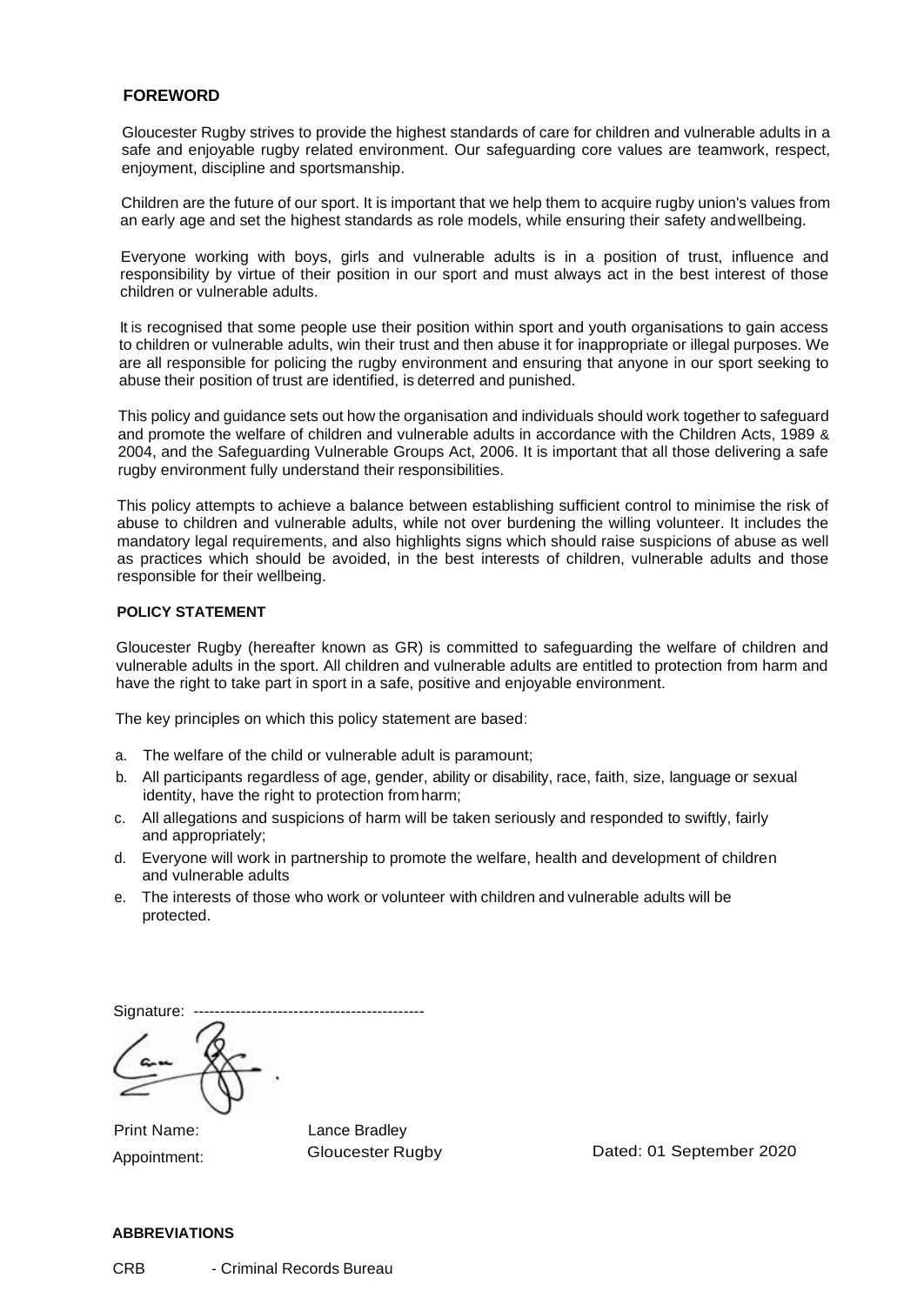| CSO        | - Club Safeguarding Officer |
|------------|-----------------------------|
| Dept       | - Department                |
| GR.        | - Gloucester Rugby          |
| <b>RFU</b> | - Rugby Football Union      |

1 of 15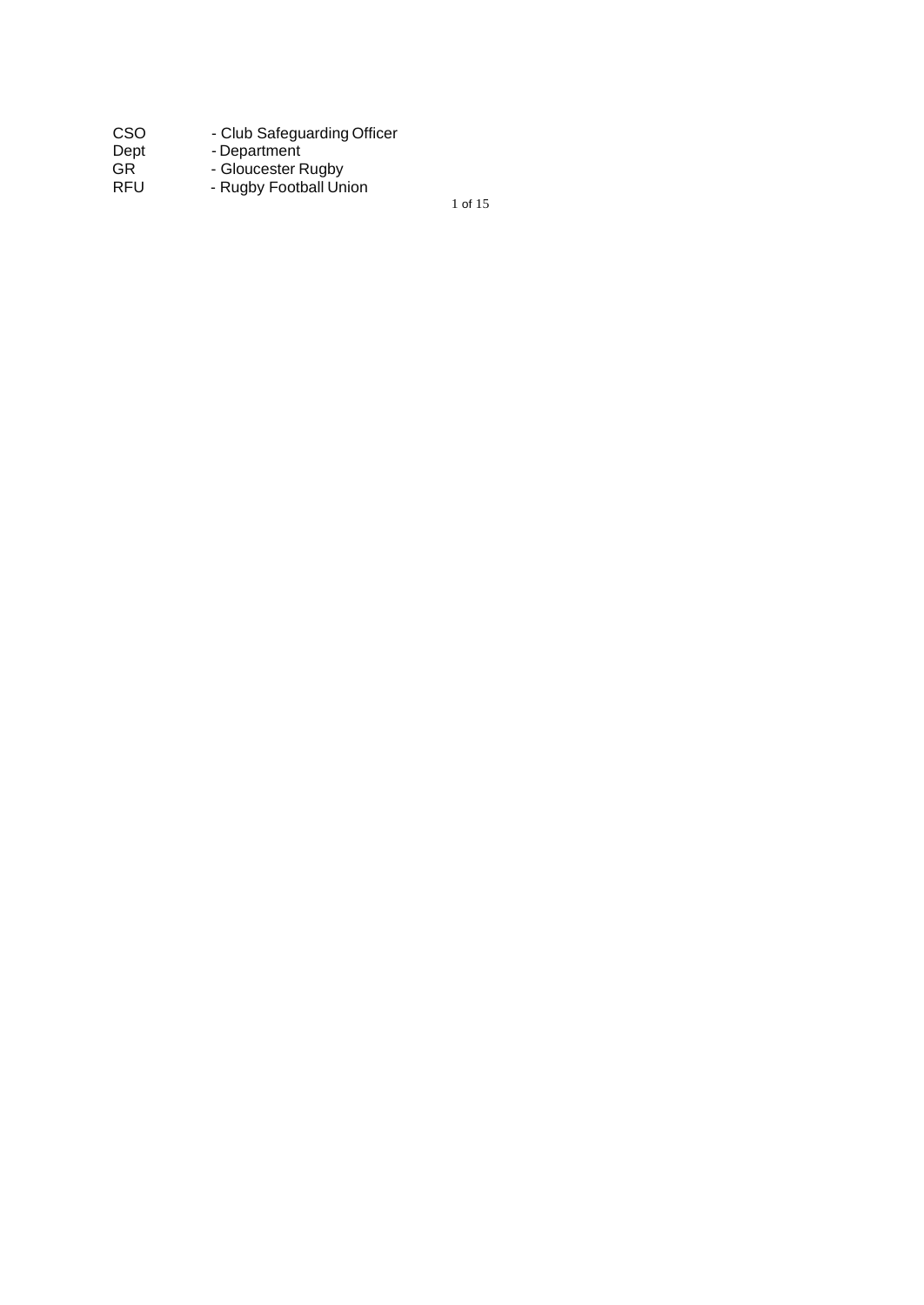# **CONTENTS**

| Foreword                                                       | - Page 1     |
|----------------------------------------------------------------|--------------|
| <b>Abbreviations</b>                                           | - Page 1     |
| Contents                                                       | - Page 2     |
| <b>Reference</b>                                               | - Page 2     |
| Section 1 - Children and Vulnerable Adults                     | - Page 3     |
| Defining Children                                              | - Page 3     |
| Male 17 Year Olds Playing the Adult Game                       | $-$ Page 3   |
| Defining Vulnerable Adults                                     | $-$ Page 3   |
| <b>Section 2 - GR Safeguarding Structure</b>                   | - Page 4     |
| Table 1-GR Department Safeguarding Risk Assessment             | - Page 4     |
| Responsible Person                                             | - Page 4     |
| Organisation Chart 1-GR Safeguarding Management Structure      | $-$ Page $5$ |
| <b>Section 3 - Recruitment and Vetting</b>                     | - Page 6     |
| Mandatory Vetting of Volunteers and Employees                  | - Page 6     |
| <b>Section 4 - Best Practice</b>                               | - Page 7     |
| <b>Safe Environments</b>                                       | - Page 7     |
| Recruitment                                                    | - Page 7     |
| Training                                                       | - Page 7     |
| Supervision                                                    | - Page 7     |
| <b>Adult Child Ratios</b>                                      | - Page 7     |
| On Tour                                                        | - Page 8     |
| Inappropriate Relationships with Children or Vulnerable Adults | - Page 8     |
| Safeguarding Disabled Children & Vulnerable Adults             | - Page 8     |
| Good Role Models                                               | - Page 8     |
| Alcohol                                                        | - Page 9     |
| <b>Contact Rugby</b>                                           | - Page 9     |
| Physical Intervention                                          | - Page 9     |
| Changing Room & Showers                                        | - Page 10    |
| Transportation                                                 | - Page 10    |
| Photographic Images                                            | - Page 11    |
| Sharing of Electronic Material/Media                           | - Page 11    |
| Section 5 - Safeguarding Response Actions                      | - Page 12    |
| Signs of Harm                                                  | $-$ Page 12  |
| Whistle Blowing                                                | - Page 13    |
| Incident Referral Process                                      | - Page 13    |
| Those Under Investigations                                     | $-$ Page 13  |
| Suspension                                                     | $-$ Page 13  |
| Table 2 - Signs of Harm2                                       | - Page 14    |

# **Section 6 - Useful Contact Numbers**

- Page 15

# **REFERENCE**

|   | <b>Document</b>                                                                                                                                                       | Link                                                                                                                                                          |
|---|-----------------------------------------------------------------------------------------------------------------------------------------------------------------------|---------------------------------------------------------------------------------------------------------------------------------------------------------------|
| A | <b>RFU Safequarding Toolkit</b>                                                                                                                                       | httg://www.rfu.com/ManagingRugby/Safeguardi ngChildr en/-<br>/media/Files/2012/ManagingRugby/Safeguarding<br>oolkit4.ashx                                     |
| в | Safeguarding Children and Vulnerable Adults in Rugby<br>Union Policy & Guidance                                                                                       | httg://www.rfu.com/ManagingRugby/SafeguardingChildr<br>en/-/media/Files/2011/ManagingRugby/SafeguardingCh<br>ildren/Safeauardina oolicy 140611 orintable.ashx |
|   | httg://www.rfu.com/ManagingRugby/SafeguardingChildr en/-<br>Touring with Children and Vulnerable Adults<br>/media/Files/2012/ManagingRugby/tour%20G uidan<br>ce4.ashx |                                                                                                                                                               |
| D | GR Community & Gloucester Rugby Foundation<br>Programme Coach Guidance and Child Protection Plan                                                                      |                                                                                                                                                               |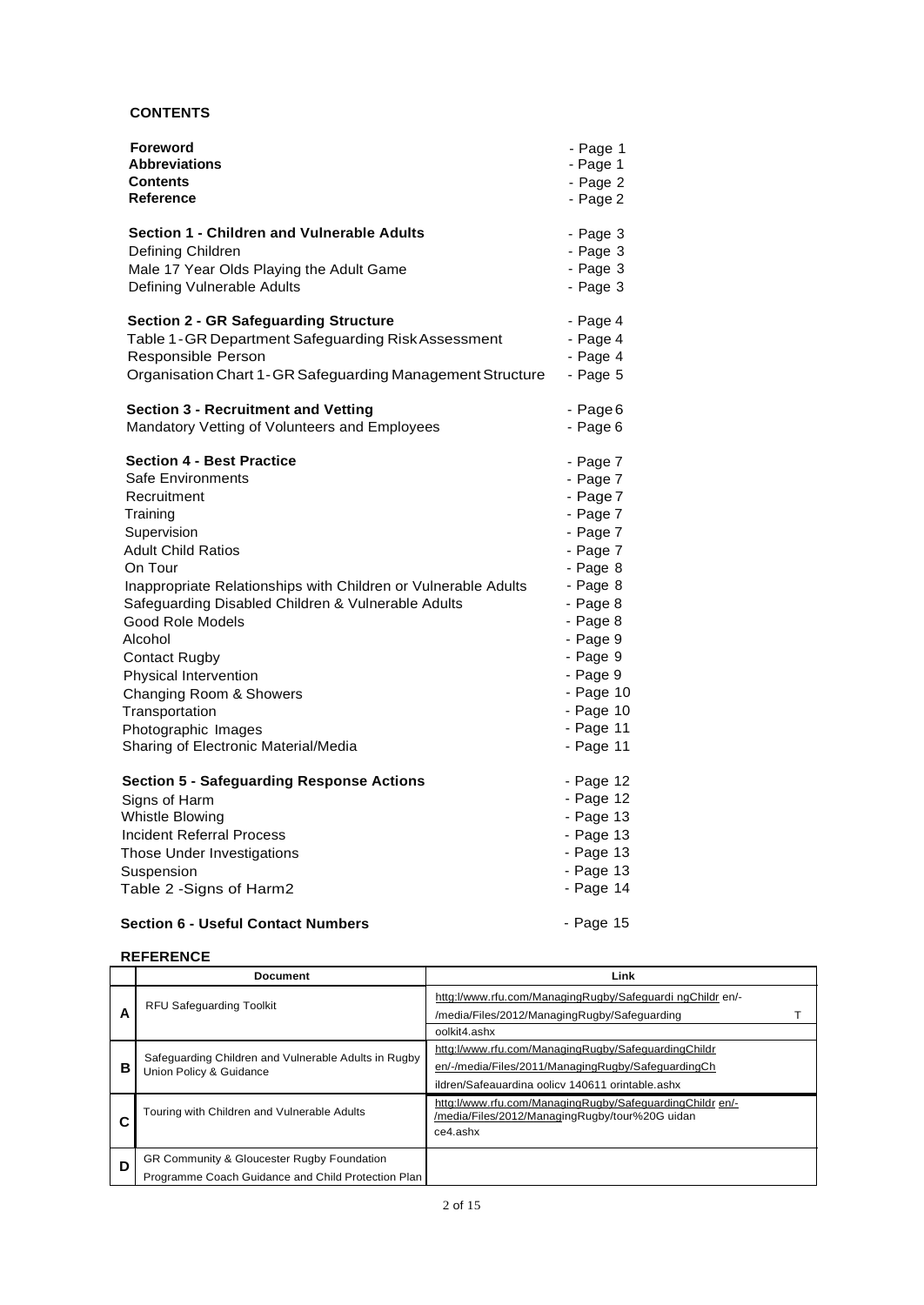#### **SECTION 1 - CHILDREN AND VULNERABLE ADULTS**

1. Everyone shares responsibility for safeguarding and promoting the welfare of children and young people, irrespective of individual roles. Nevertheless, in order that organisations and practitioners collaborate effectively, it is vital that all partners who work with children - including local authorities, the police, the health service, the courts, professionals, the voluntary sector and individual members of local communities are aware of, and appreciate, the role that each of them play in this area. This includes Gloucester Rugby (GR) staff who are regularly involved

#### **Defining Children**

2. Children are defined in the Children Act 2004 as people under the age of 18 years. For the purposes of this Policy the legal definition applies.

#### **Male 17 Year Olds Playing the Adult Game**

- 3. This Policy covers all players under 18. However, in accordance with RFU Regulation 15, a male player can, with the necessary written consent, play in the adult game when he reaches his 17th birthday, although not play in a front row position until his 18th birthday. The only exception is players within the Elite England Rugby performance pathway, whose playing development is managed through the England National Academy.
- 4. A club's management team must have assessed and continue to assess, that any 17 year old player playing in adult games or training is both physically, emotionally and intellectually capable of taking part.
- 5. Those responsible for the management of adult teams which include 17 year olds, must at all times be mindful of their safety and wellbeing and ensure that a suitable adult from within the team and management acts as a mentor or buddy.
- 6. If a 17 year old is playing rugby under Regulation 15.1.4.4, while playing or training with the adults he is treated as an adult and the detail of this policy does not apply.
- 7. However, as soon as he is out of that environment the player is once again a child and thus the policies and legislation regarding children apply. This section does not apply to the women's game where female players may only play in the adult game from their 18th birthday.

#### **Academy**

- 8. Players may be asked to train with an older age group as part of their rugby development. This will be a Gloucester England Rugby Academy (GERA) decision based on their current physical make up, technical/tactical ability and or mental maturity. The GERA must gain parental permission and notify the school/college of their decision to do so.
- 9. Players may be asked to play for the age group above during Academy organised fixtures as part of their rugby development. This will be a GERA decision based on their current physical make up, technical/tactical ability or mental maturity. The GERA must gain parental permission and notify the school/college. If the player has been asked to play in any of the front row positions then the GERA must gain parental permission, School/College permission along with the local constituent body, Gloucestershire Rugby Football Union having the final sign off as to whether the individual is eligible to play the fixture.

#### **Defining Vulnerable Adults**

- 10. Vulnerable adults are defined in the Safeguarding Vulnerable Groups Act 2006 as someone 18 years or older who has:
	- a. A dependency upon others, or a requirement for assistance from others, in the performance of basic physical functions;
	- b. Severe impairment in their ability to communicate with others;
	- c. An impairment in their ability to protect themselves from assault, abuse or neglect;
	- d. Has been detained in lawful custody or is being supervised as a result of a court order.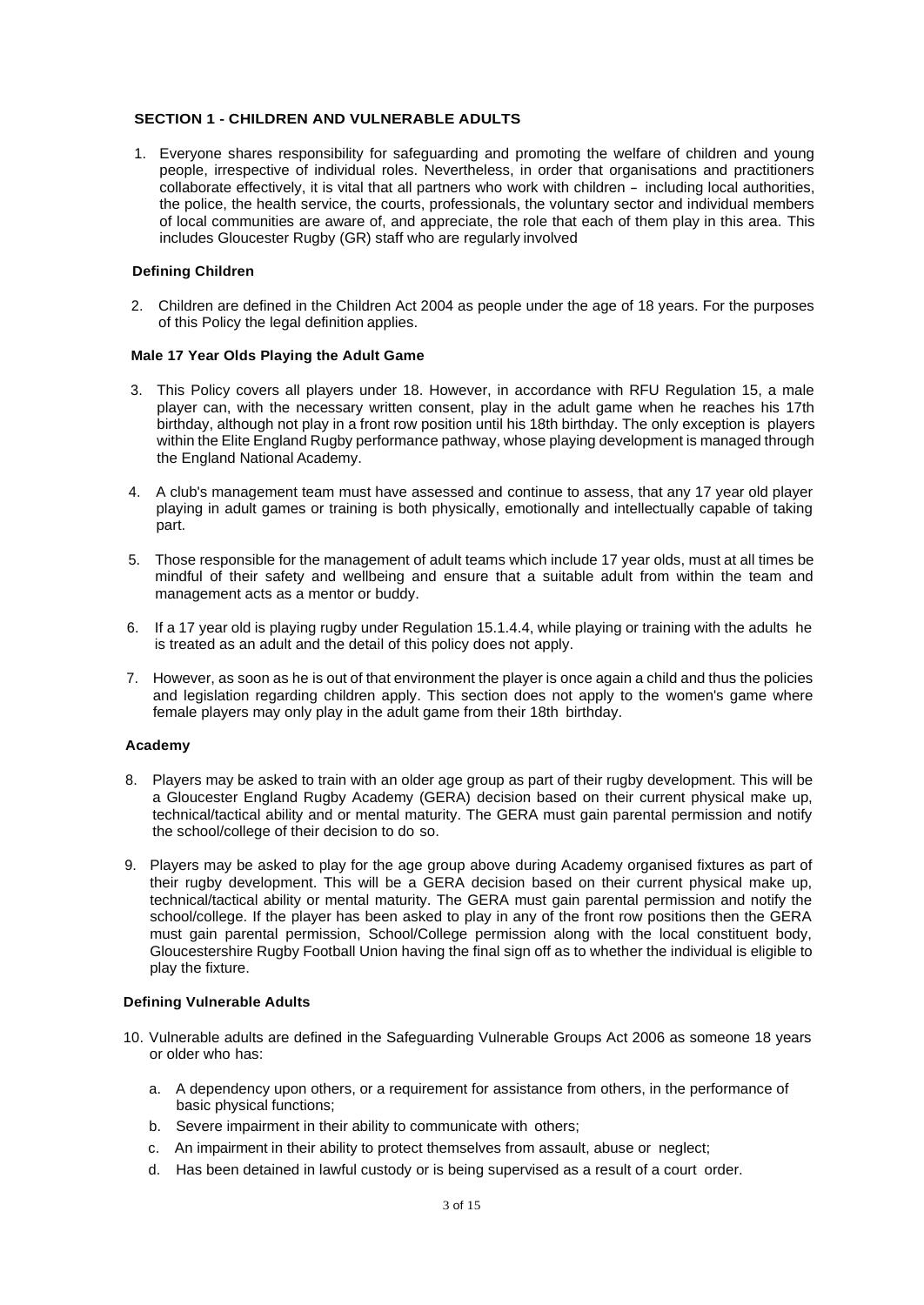11. Whilst this Policy refers to both children and vulnerable adults throughout, there are instances in which the management, both internally and externally, of concerns and incidents involving vulnerable adults may vary slightly from those involving children. In particular, and in contrast to the situation when dealing with children, it is essential to obtain a vulnerable adult's consent (where possible) before referring the matter to any of the statutory agencies. See the Safeguarding Children and Vulnerable Adults in Rugby Union Policy for further advice and guidance.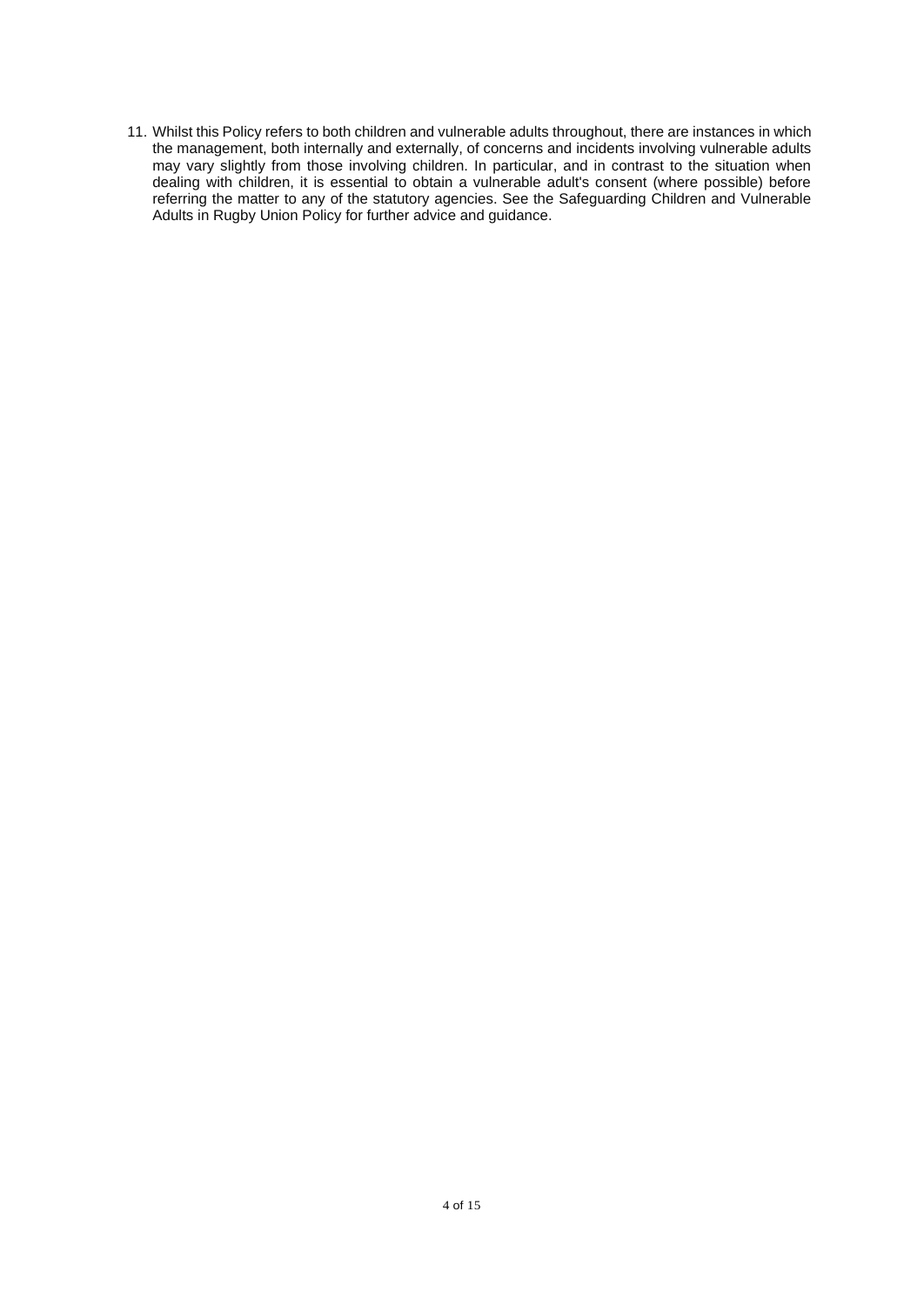# **SECTION 2 - GR SAFEGUARDING STRUCTURE**

- 1. In order to operate within the legal and regulatory framework, the RFU, its Constituent Bodies and member clubs will work together, each with a clear role, in order to safeguard children and vulnerable adults. See Safeguarding Children and Vulnerable Adults in Rugby Union Policy & Guidance.
- 2. The GR Chief Executive Officer will have overall responsibility for ensuring that GR procedures outlined in this Policy link with the RFU Safeguarding Policy and, when appropriate, work closely with Local Authority and other agencies regarding Safeguarding protocols. The CEO will appoint a Club Safeguarding Officer (CSO), ensure that required staff are Disclosure and Barring Service (DBS) checked and awareness/training needs are identified and implemented. A Department (Dept) assessment has been carried out to identify Safeguarding requirements and is shown at Table 1 below.

| <b>Activity</b>                                 | Assessment                                                                                                                                                                                                                                                                                                                                                                                                                                                                                                                                                                                                                                                                                                                                                                                                                                                                                                                                                                                                                                          |
|-------------------------------------------------|-----------------------------------------------------------------------------------------------------------------------------------------------------------------------------------------------------------------------------------------------------------------------------------------------------------------------------------------------------------------------------------------------------------------------------------------------------------------------------------------------------------------------------------------------------------------------------------------------------------------------------------------------------------------------------------------------------------------------------------------------------------------------------------------------------------------------------------------------------------------------------------------------------------------------------------------------------------------------------------------------------------------------------------------------------|
| Playing Department*                             | Although some players will be invited to attend school liaison visits, these<br>activities are supervised by the GR Community Dept and GR Commercial<br>Dept and/or Local Authority Education staff. Players and coaching staff do<br>not have 'regular'** contact with children or vulnerable adults. It is therefore<br>concluded that a Safeguarding Officer does not need to be appointed and<br>players/coaching staff do not require DBS checks. The GR Rugby<br>Operations Manager will be a point of contact for the CSO.                                                                                                                                                                                                                                                                                                                                                                                                                                                                                                                   |
| Academy Department                              | Members of the full time Academy staff have 'regular' contact with children<br>during training programmes and fixtures. Full time Academy staff will have a<br>DBS enhanced check within 3 months of starting employment. Staff will<br>attend RFU Safeguarding courses and receive Safeguarding material<br>directly from the RFU as part of the Academy Development. Occasional<br>Academy staff have infrequent contact with children whilst representing GR<br>and therefore a DBS check is not required but individuals must have a DBS<br>check with their community club or school. A copy will be kept on file within<br>the Academy office. These staff will receive Safeguarding material directly<br>from the RFU and Academy Safeguarding Officer (ASO). The Academy<br>Manager will appoint a full time member of staff to work as 'Academy<br>Safeguarding Officer ASO' who will be the first port of call for any<br>safeguarding issues within the Academy who will then report directly to the<br>Club Safeguarding Officer (CSO). |
| <b>Community Department &amp;</b><br>Foundation | Members of the GR Community Dept and GR Foundation have 'regular'<br>contact with children for liaison school visits and Kingsholm tours. This<br>contact regularly involves training. It has been best practice that all<br>Community staff are subject to 'Enhanced' DBS checks, attend the RFU<br>Safeguarding and Protecting Young People in Rugby Union course within 6<br>months of employment and has an appointed Community Department<br>Safeguarding Officer (CDSO).<br>Community Staff also work within the requirements of GR Community<br>Department Coach Guidance and Child Protection Plan                                                                                                                                                                                                                                                                                                                                                                                                                                          |
| Commercial Department*                          | Members of the Commercial Dept will not have regular contact with children<br>or vulnerable adults, therefore staff do not need to be DBS checked. The<br>Commercial Manager will be a point of contact for the CSO.                                                                                                                                                                                                                                                                                                                                                                                                                                                                                                                                                                                                                                                                                                                                                                                                                                |
| Match Day Operation*                            | All stewards are issued with an Operational Brief for dealing with children<br>and vulnerable adults. The corporate area SIA Security Stewards are DBS<br>checked and have attended safeguarding training. All children, vulnerable<br>adults and those with special needs will be accompanied by an appropriate<br>adult. Any issues involving children and vulnerable adults will be reported<br>to Match Control and response co-ordinated by the Operations Manager.<br>The Operations Manager will be a point of contact for the CSO.                                                                                                                                                                                                                                                                                                                                                                                                                                                                                                          |

|  | Table 1 - GR Department Safeguarding Risk Assessment |  |  |
|--|------------------------------------------------------|--|--|
|--|------------------------------------------------------|--|--|

\*Although these areas have been assessed as not requiring a CSO or personnel to be DBS checked, staff will be made aware of safeguarding issues/procedures by posters, leaflets and awareness of this policy.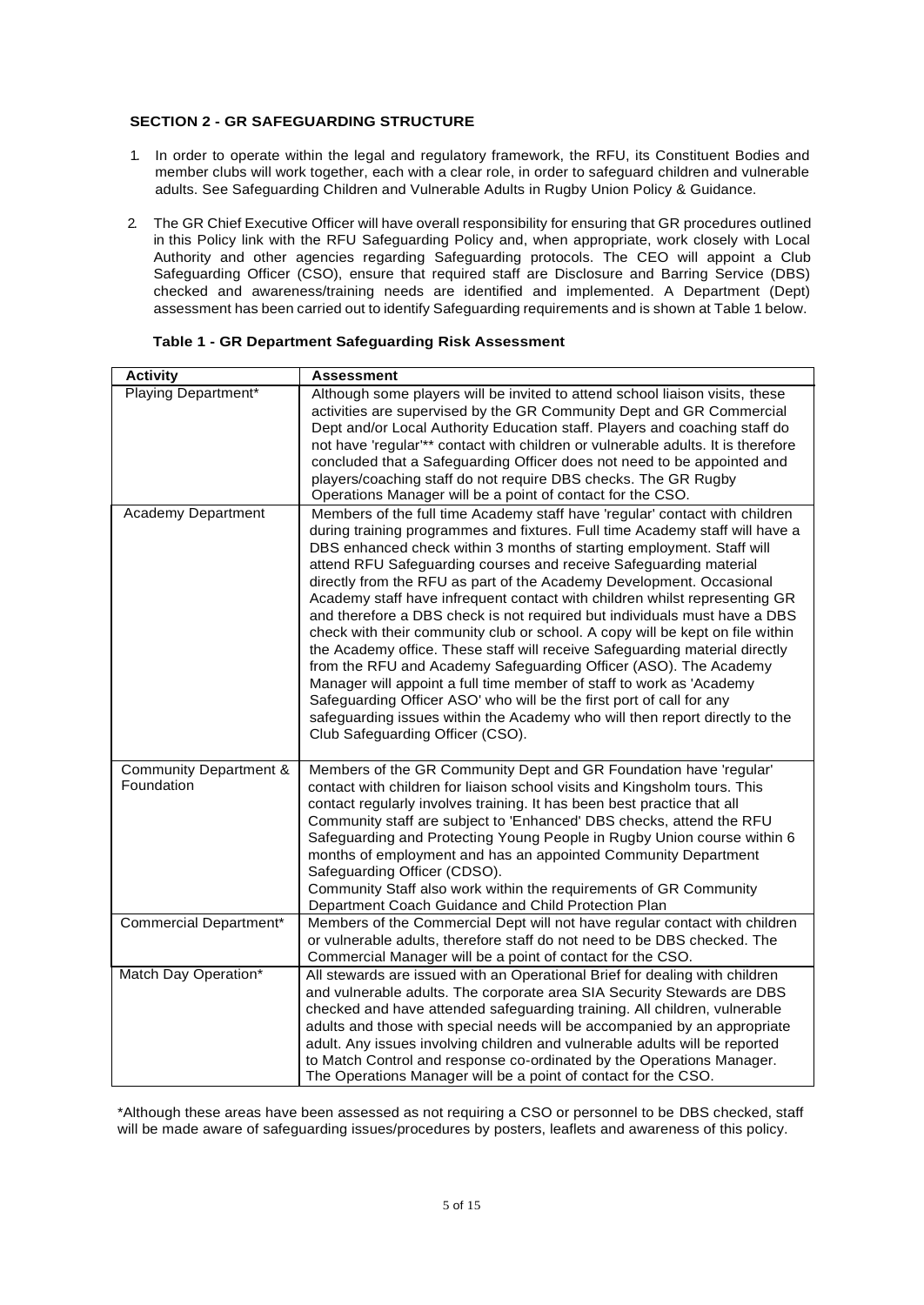\*\*See Section 3 relating to an explanation for 'regular' contact regarding assessing the requirement for conducting DBS checks.

# **Responsible Person**

- 3. The Chief Executive will appoint a Club Safeguarding Officer (CSO). In his/her absence, an appropriate deputy will be the first point of contact for safeguarding/welfare concerns. The CSO will:
	- a. Work closely with the CEO to make safeguarding a priority at the proper level and works in accordance with RFU Safeguarding Policy's.
	- b. Develop Safeguarding training plan ensuring that, as a minimum, he/she attends a CSO Workshop within six months of taking up the post and that appropriate age groups has at least one person who has attended the RFU Safeguarding and Protecting Young People in Rugby Union course
	- c. Inform all members, parents and children when a new CSO is appointed;
	- d. Publish the GR Safeguarding Policy/procedures and make it accessible to appropriatestaff;
	- e. Ensure all GR staff are aware of their safeguarding responsibilities ;
	- f. Attend any youth disciplinary panel to supports the child and ensures the panel considersthe child's emotional wellbeing throughout;
	- g. Identify any signs of harm and reports them directly to the CEO or, in his absence, appropriate director or senior manager;
	- h. All GR staff the Best Practice Guidance;
	- i. Ensure that the GR volunteer and paid workforce is appropriately vetted.
- 4. Organisation Chart 1 shows the Safeguarding Management Structure for direct management and the provision of guidance and support by the CSO:

# **Organisation Chart 1 - GR Internal Safeguarding Management Structure**

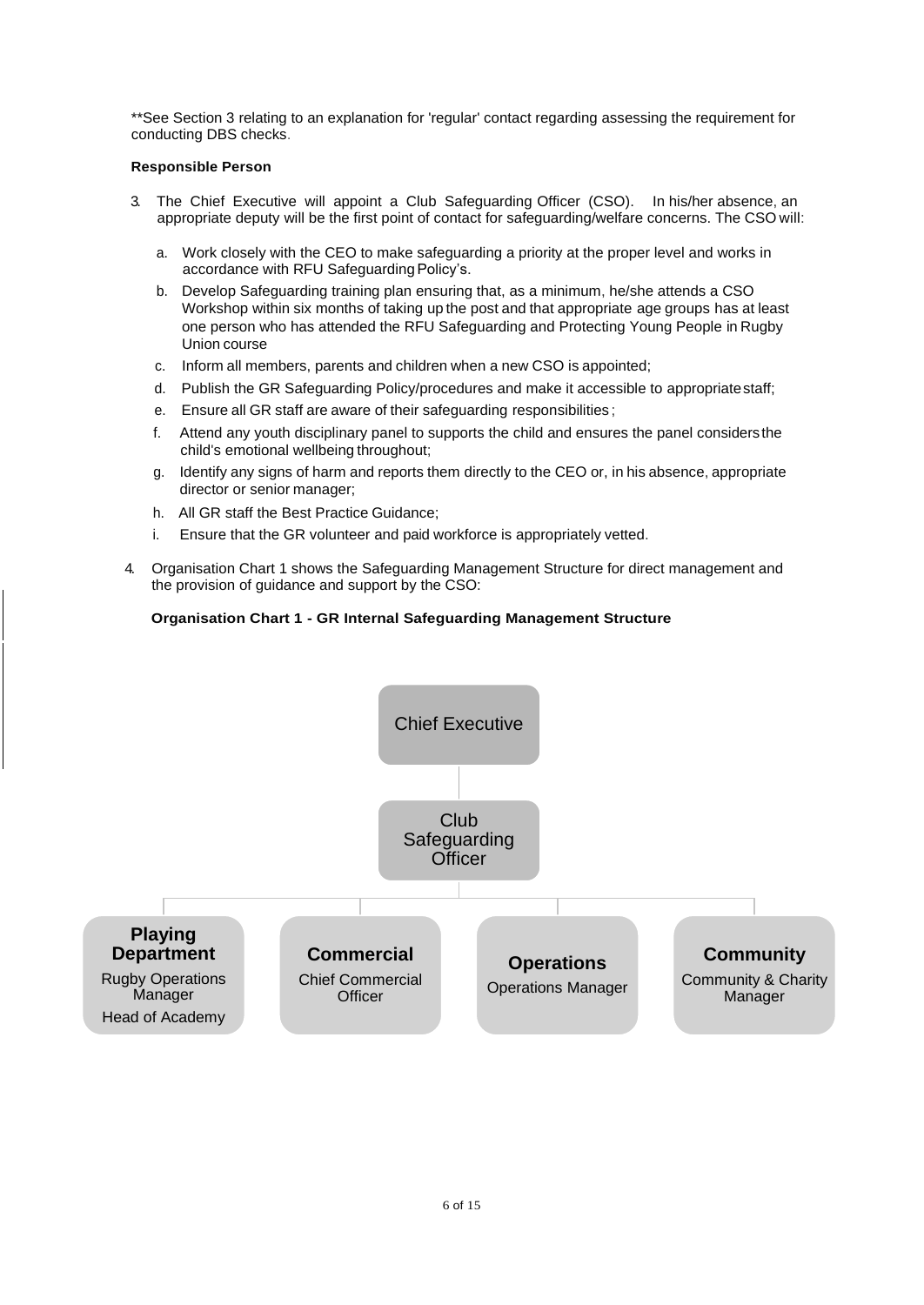# **SECTION 3 - RECRUITMENT AND VETTING**

1. Children and vulnerable adults are entitled to participate in rugby activities in a safe and welcoming environment. Whilst anyone has the potential to abuse children or vulnerable adults, safe recruitment procedures will enable GR to reduce this risk. When recruiting employees or volunteers all reasonable steps will be taken to ensure only suitable people areselected.

# **Mandatory Vetting of Volunteers and Employees**

- 2. Adults working with children and vulnerable adults in a voluntary or paid capacity must have an Enhanced DBS disclosure processed and risk assessed by the CSO. See Table 1 in Section 1.
- 3. The DBS is an executive agency of the Home Office which helps organisations to make safer recruitment decisions. It is responsible for processing requests for criminal records checks, deciding whether it is appropriate for a person to be placed on or removed from a barred list, placing or removing people from the DBS children's barred list and adults barred list for England, Wales and Northern Ireland.
- 4. Before working unsupervised with children or vulnerable adults, DBS clearance is essential and vetting through DBS application must be undertaken in accordance with RFU Regulations. DBS certificates will be cleared or investigated by the RFU as appropriate. Applications must be submitted within four weeks of taking up a role and must be renewed by the CSO every three years.
- 5. GR does not accept DBS clearance obtained through any other organisation.
- 6. The CSO will regularly assess which staff and volunteers need to apply for DBS clearance and can be consulted for guidance on this issue.
- 7. The criminal record checking service allows employers to access the criminal record history of people working, or seeking to work in certain positions, especially those that involve working with vulnerable groups. The DBS was established under the Protection of Freedoms Act 2012 and started operating on 1 December 2012. It carries out the functions previously undertaken by the Criminal Records Bureau (CRB) for England and Wales and the Independent Safeguarding Authority (ISA) for England, Wales and Northern Ireland. Safeguarding legislation applies as follows:
	- a. It is a criminal offence for a barred person to work or volunteer in Regulated Activity, or to seek or offer to do so;
	- b. It is a criminal offence to knowingly allow a barred person to work or volunteer in Regulated Activity. The maximum penalty for either of these offences is up to five years in prison, or a fine, or both, to be decided by the court;
	- c. If you dismiss a member of staff or volunteer because they have harmed a child or vulnerable adult, or you would have done so if they had not left, you must tell the RFU, who have a legal duty to notify the Independent Safeguarding Authority.
- 8. Regulated Activity is where a person aged 16 or over is, on a frequent (once a week or more often), or intensive (four days or more in any 30 day period) or overnight (between 2am and 6am) basis, deployed to work with children or vulnerable adults. It also includes roles managing or supervising, on a regular basis, the work of those carrying out these activities.]
- 9. For further help and guidance: visit [www.rfu.com/ManagingRugby](http://www.rfu.com/ManagingRugby) or contact the RFU Safeguarding Team on 0208 831 7454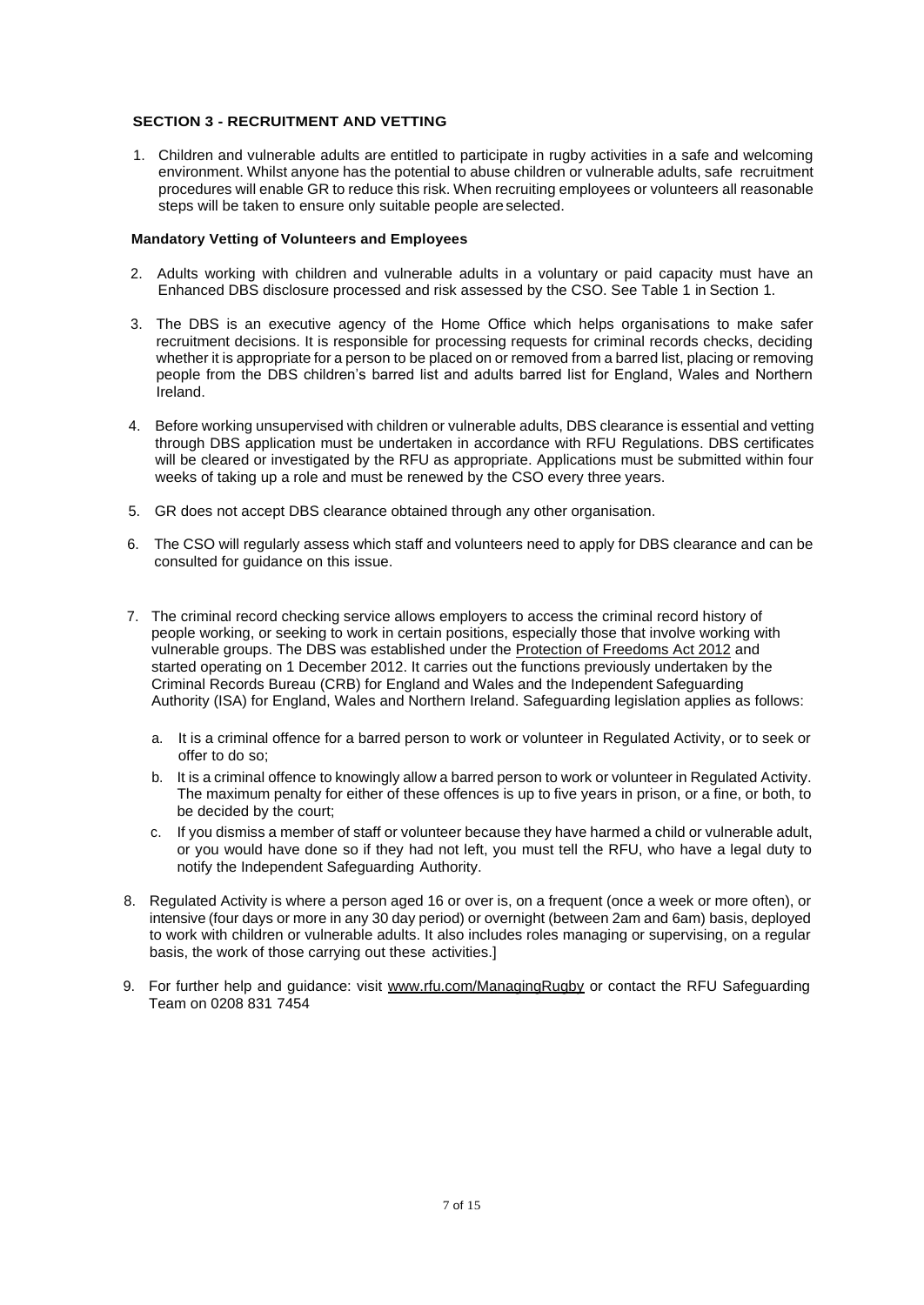#### **SECTION 4 - BEST PRACTICE**

1. While remembering that it is the safety and welfare of children and vulnerable adults that is of paramount importance, there will be times when those responsible will need to exercise discretion and common sense to ensure their wellbeing. This guidance is designed to provide information on a number of different topics which the CSO and staff may find useful with creating a safe, friendly and welcoming environments for children and vulnerable adults.

#### **Safe Environments**

- 2. A safe environment is one where the possibility of abuse is openly acknowledged, volunteers and employees are vetted and trained and those who report suspicions and concerns are confident that these will be treated seriously and confidentially.
- 3. Communication is central to maintaining a safe environment; this includes information given to parents at the start of the season (such as the CSO's name), choosing the correct and appropriate method of providing information to children and vulnerable adults (email/phone to parents), listening to children's views on matters which affect them, as well as considering how to communicate in an emergency (mobile/landline).
- 4. Messages relating to children, sent via telephone, emails and texts, should be through their parents/guardians. Where appropriate older players may be copied in but this should always be done by blind copying in order to protect their data. Direct personal communication with children should always be avoided, unless in exceptional circumstances.

#### **Recruitment**

5. All reasonable steps will be taken to exclude paid and/or volunteer staff who may pose a threat to children or vulnerable adults. When recruiting new volunteers, GR will consider asking anyone unknown to the organisation to provide a written reference, which will be verified.

#### **Training**

- 6. All adults who have a coaching role should attend an appropriate Rugby Union Coaching Award course and an RFU Safeguarding and Protecting Young People in Rugby Union training course.
- 7. The GR Safeguarding Officer and members of the Playing, Academy and Community Dept will, within six months of being appointed, attend the RFU Club Safeguarding Officers Workshop, which covers their role and responsibilities. Failure to attend means they may not be permitted to continue in the role. The behavior and performance of new volunteers and employees should be monitored for a period to ensure they are using best practice.

#### **Supervision**

- 8. To provide a safe environment, clubs should ensure that their volunteers and employees when working with children or vulnerable adults avoid working in isolation out of the sight of parents or other volunteers . Whilst volunteers and employees are awaiting their DBS disclosure they will be supervised by someone who does have DBS clearance.
- 9. Contingency planning should ensure that if a player's injury requires significant attention, or coaches are absent or away with a team, levels of supervision can be maintained by suitably vetted individuals. However, in an emergency, the first attention must be paid to an injured player and if there are insufficient suitably vetted people available to supervise the remaining players, clearly, responsible adults will need to be asked to step in.

#### **Adult: Child Ratios**

- 10. There should always be more than one suitably vetted adult in charge of any group of children or vulnerable adults. The RFU recommends a minimum ratio of:
	- a. 1:10 for children over 8 years old or vulnerable adults;
	- b. 1:8 for children under 8 years old;
	- c. 1:6 for children under 7 years old.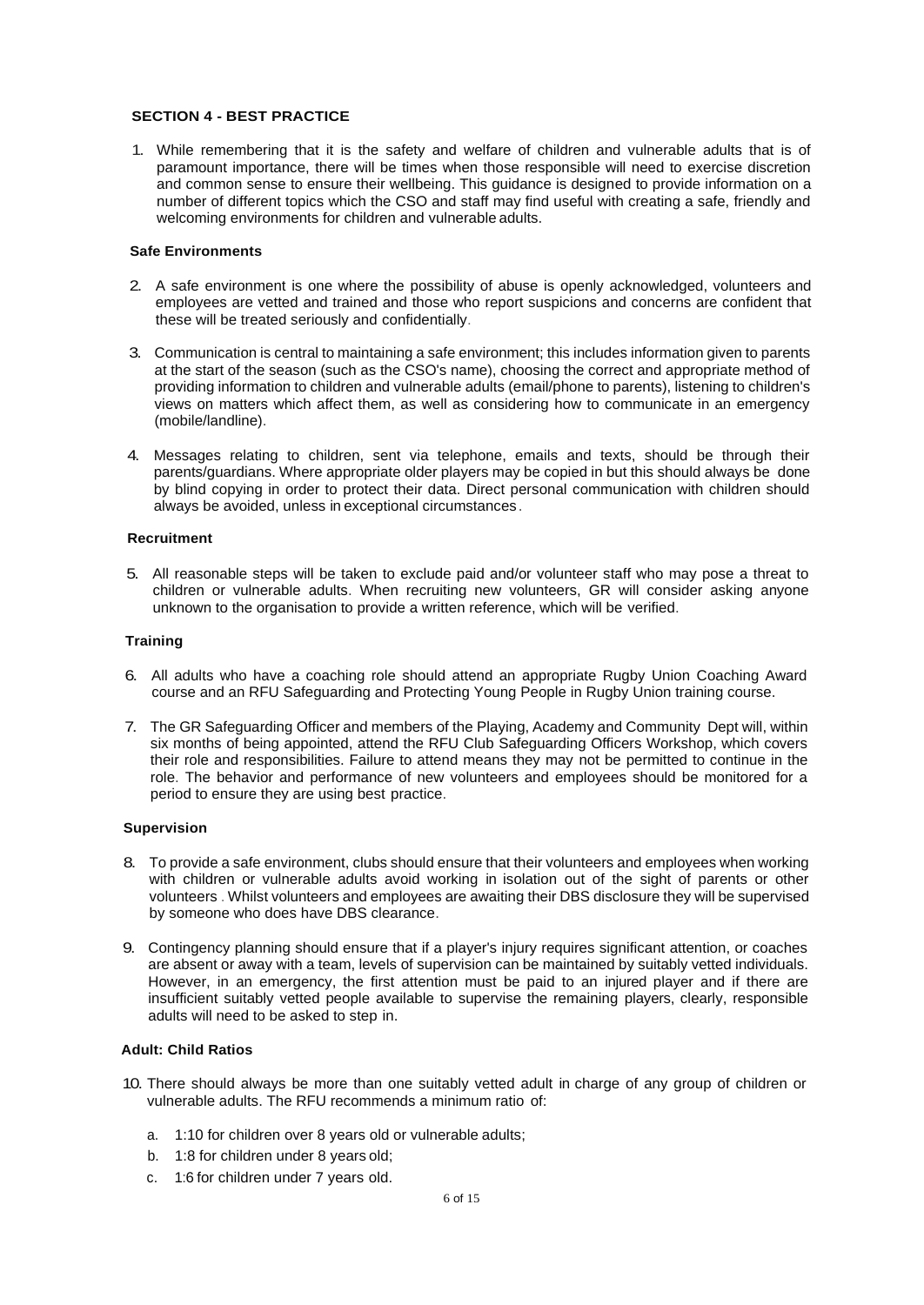#### **On Tour**

- 11. These Policy guidelines apply equally on any GR tours. When on tour if an adult is solely there supporting their own child they will not need DBS clearance but they will if they are acting in any official capacity with other children. This would apply to those on bedtime or other supervisory duties.
- 12. Tour planning for a group of vulnerable adults will include a thorough risk assessment to apply a suitable ratio based on the individuals and their companions/carers within the tour party. For more detailed guidance please read the Club Safeguarding Toolkit and Tour guidelines .

#### **Inappropriate Relationships with Children or Vulnerable Adults**

- 13. An adult in a position of trust must not enter into a sexual relationship with a child in their care. Sexual intercourse, sexual activity, or inappropriate touching by an adult with a child under the age of 16 years is a criminal offence, even where there is apparent consent from thechild.
- 14. A consensual sexual relationship between an adult in a position of trust and a child over 16 years of age, or a vulnerable adult, is a breach of trust and an abuse of the adult's position. Whilst it may not be a criminal offence, in a rugby union setting it will be treated very seriously and may result in disciplinary action, including suspension from GR.
- 15. GR has a legal duty to refer anyone removed from Regulated Activity to the DBS. Therefore, an adult in a position of trust involved in a consensual sexual relationship with a child over 16 years of age, or a vulnerable adult, may be referred to the DBS for consideration . This could result in the adult being barred from working with children or vulnerable adults by the DBS.
- 16. No-one in a position of trust should encourage a physical or emotionally dependent relationship to develop between them and a child or vulnerable adult in their care; this is often referred to as grooming. Adults must never send children or vulnerable adults inappropriate or sexually provocativemessages or images by text, or other electronic media.

#### **Safeguarding Disabled Children & Vulnerable Adults**

- 17. Disabled children and adults and their families may need additional information, help and support . GR staff and volunteer workforce may require training and advice to ensure they include and safeguard them.
- 18. Some children and vulnerable adults may be more susceptible to harm than other participants because they may: lack the mutual support and protection of a peer group, require higher degrees of physical care and support, have limited communication skills, find it difficult to resist inappropriate interventions, have several carers making it difficult to identify an abuser, have a history of having limitedor no choice or have a degree of dependency on a carer conflicting with the need to report harm or raise concerns.
- 19. For disabled children, the GR recognises the guidance in the Government document Working Together to Safeguard Children (2010) which states:

'Expertise in both safeguarding and promoting the welfare of child and disability has to be brought together to ensure that disabled children receive the same levels of protection from harm as other children'.

Detailed guidance covering a wide range of disabilities and strategies for managing challenging behavior may be found at:<http://www.rfu.com/ManagingRugby>

#### **Good Role Models**

20. The GR paid and volunteer workforce should consistently display high standards of personal behaviour and appearance and refrain from pursuits considered unhealthy in front of their players. They must not make sexually explicit comments to children or vulnerable adults and any language which causes them to feel uncomfortable or lose confidence or self-esteem is unacceptable, as is the use of obscene or foul language.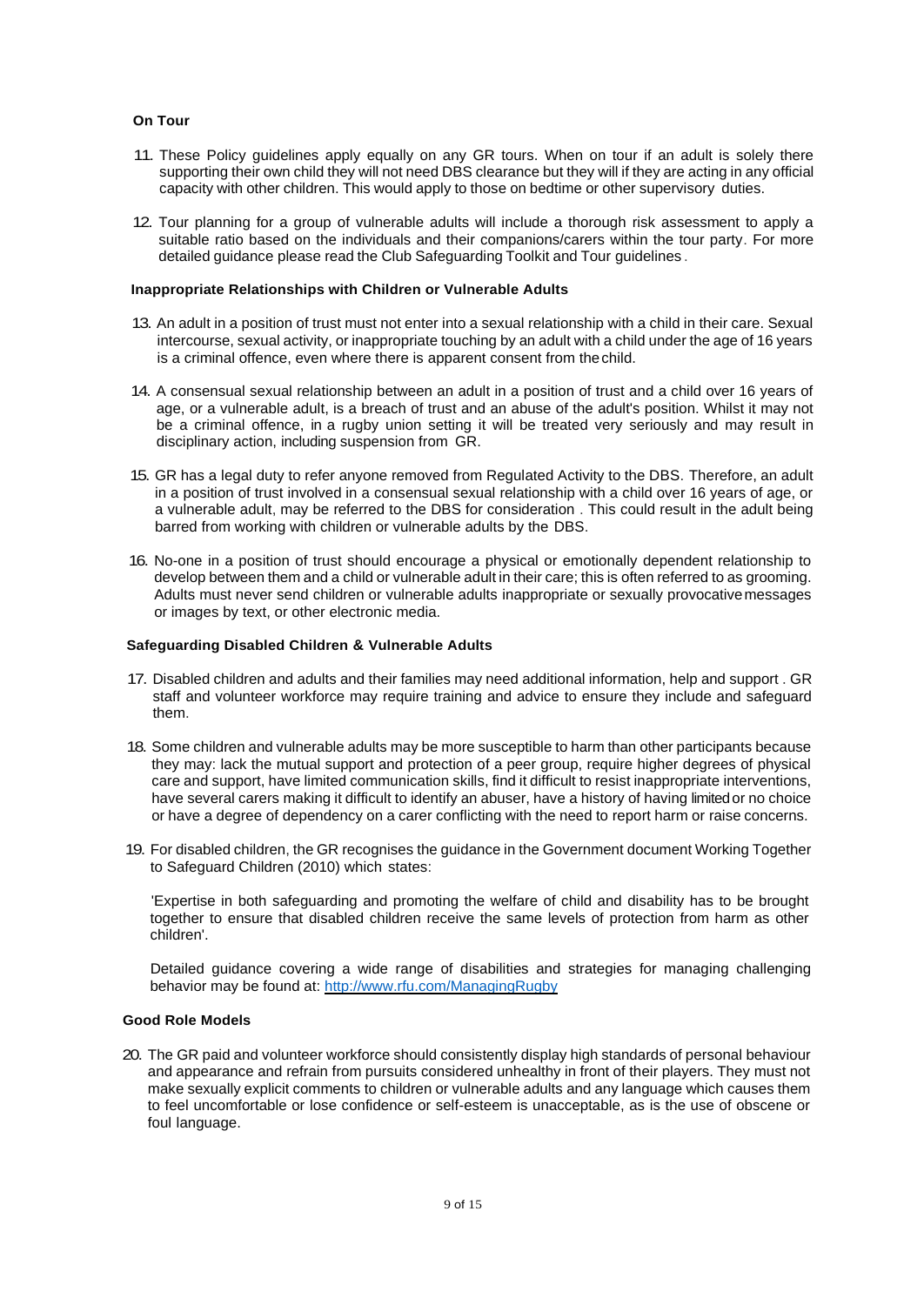# **Alcohol**

- 21. It is important that GR management take considered, positive action to ensure that they are responsible licensees. It is against the law:
	- a. To sell alcohol to someone under 18;
	- b. For an adult to buy or attempt to buy alcohol on behalf of someone under 18;
	- c. For someone under 18 to buy alcohol, attempt to buy alcohol or to be sold alcohol;
	- d. For someone under 18 to drink alcohol in licensed premises, with one exception 16 and 17 year olds accompanied by an adult can drink but not buy beer, wine and cider with a table meal;
	- e. For an adult to buy alcohol for a person under 18 for consumption on licensed premises, except as above.
- 22. At training sessions and games for children, adults' drinking habits may affect both children's attitude to alcohol and their emotional well-being. As role models adults should avoid excessive drinking in their presence.
- 23. The unexpected can always happen; there should always be adults who abstain from drinking alcohol to deal with any emergencies and to manage the safety and welfare of children and vulnerable adults in their care.

# **Contact Rugby**

- 24. The wellbeing and safety of children and vulnerable adults must be placed above the development of performance. Contact skills must be taught in a safe, secure manner paying due regard to the physical development of the players involved.
- 25. Adults and children must never play contact versions of the sport together including training games or contact drills. They may play either tag or touch rugby together if these games are managed and organised appropriately (rfu.com/TakingPart/Play/Leisure). A risk assessment on the conditions, players and apparent risks should be carried out by a person responsible for the overall session.
- 26. Any inappropriate or aggressive contact or touching between adults and children or vulnerable adults is unacceptable and a number of principles should be followed when teaching contact rugby:
	- a. Physical handling by a coach must only be used for safety reasons or where there is no other way of coaching the technique (Level 1 Coaching Award in Rugby Union);
	- b. The reasons for physical contact should be explained wherever practicable so that children and their parents are comfortable with this approach;
	- c. The activity should always be conducted in an open environment and in the presence of another appropriately vetted adult.

#### **Physical Intervention**

- 27. Discipline on the field of play is the responsibility of the players. Coaches, team managers and parents must always promote good discipline amongst their players, both on and off the field. Penalising lack of discipline on the field of play which contravenes the laws of the game is the responsibility of the referee. Coaches, managers and spectators should not intervene or enter the field of play. Coaches of U7s and U8s may direct and develop play in a coaching sense on the field of play from behind their teams.
- 28. In a situation where individuals have to consider whether to intervene to prevent a child being injured, injuring themselves or others, physical intervention should always be avoided unless absolutely necessary. In these situations it is imperative to:
	- a. Consider your own safety;
	- b. Give verbal instructions first;
	- c. Use the minimum reasonable force and only when necessary to resolve the incident, the purpose being restraint and reducing risk;
	- d. Do not strike blows, act with unnecessary force or retaliate;
	- e. Avoid contact with intimate parts of the body, the head and neck;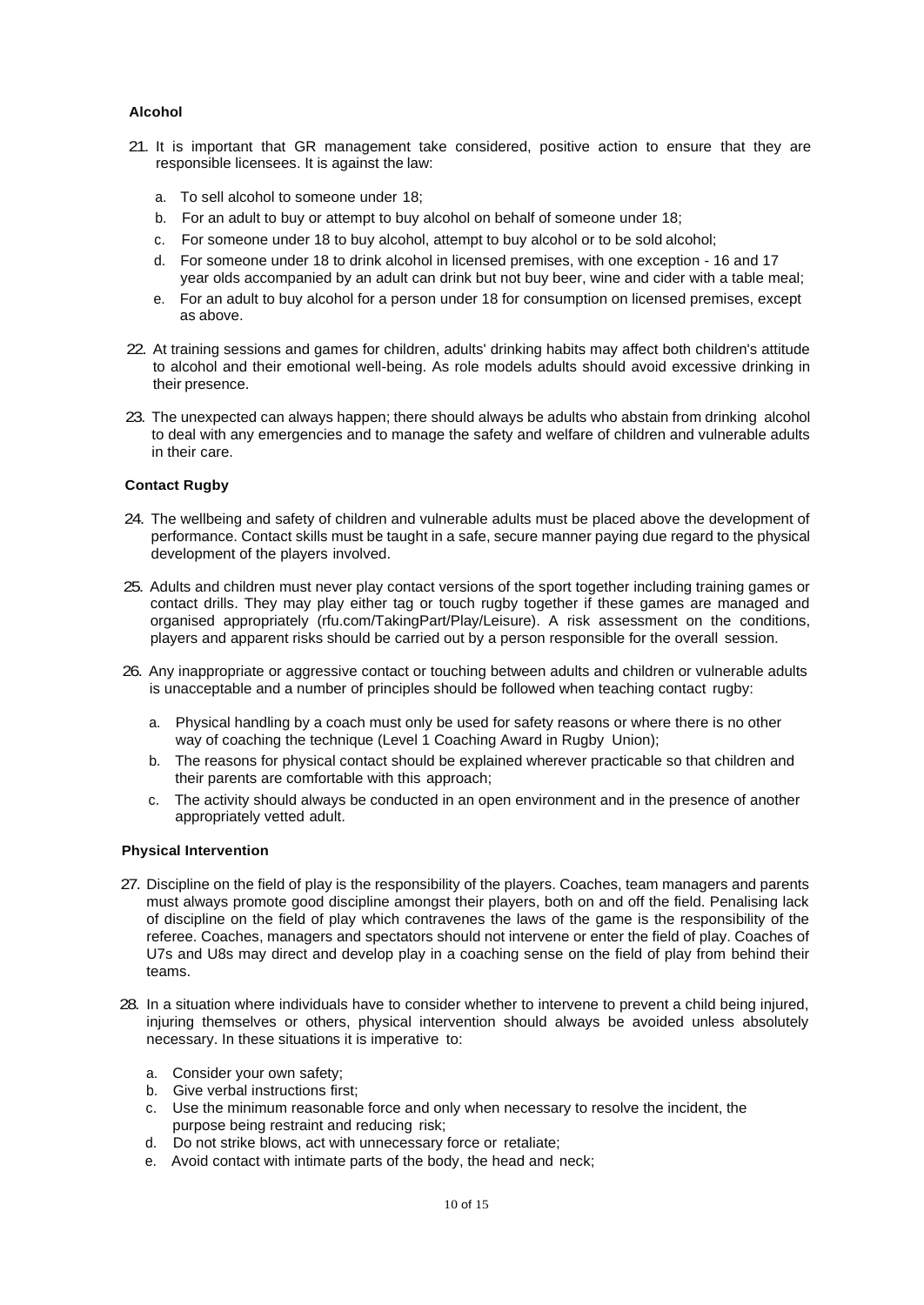- f. Stay in control of your actions.
- 29. The CSO should be notified at the earliest opportunity of an incident of physical intervention which involves possible dispute as a complaint might be lodged with GR or the Police by a parent whose child has been physically restrained. The incident should be recorded on a GR Incident Report Form for review by the MD and CSO. Further guidance on managing challenging behaviour can be found at[:http://www.rfu.com/ManagingRugby.](http://www.rfu.com/ManagingRugby)

#### **Changing Rooms and Showers**

- 30. Adults and children must never use the same facilities to shower or change at the same time. Adults must only enter changing rooms when absolutely necessary due to poor behaviour, injury or illness. Adults must only ever enter the changing rooms by themselves in an emergency and when waiting for another adult could result in harm to a child.
- 31. If children or vulnerable adults need supervising in changing rooms, or coaches or managers need to carry out a range of tasks in that environment this must involve two suitably vetted adults of the same gender as the children or vulnerable adults. For mixed gender activities separate facilities should be available.
- 32. If the same facilities must be used by adults and children or vulnerable adults on the same day a clear timetable should be established. No pressure should be placed on children or vulnerable adults who feel uncomfortable changing or showering with others, if this is the case they should be allowed to shower and change at home. Where a disability requires significant support from a parent; or carer, the person concerned and their parents should decide how they should be assisted to change or shower.
- 33. Before any assistance is offered by another person, appropriate consent should be given by a parent.

# **Transportation**

- 34. GR has a transport policy publicised to parents giving advice on dropping off and collecting children.
- 35. It should be made clear that in most instances it is the responsibility of parents, not GR, to transport their child or vulnerable adult to and from Kingsholm or nominated meeting point. If parents make arrangements between themselves this is a private arrangement and at the parents' discretion.
- 36. If GR formally arranges transport e.g. using minibuses or people carriers (as opposed to facilitating travel arrangements between parents) then the responsible manager/staff member should ensure that:
	- a. Drivers have a valid driving license and recruitment procedures, including vetting criteria have been followed and appropriate insurance and breakdown cover has been arranged;
	- b. The vehicle is suitable for the number of passengers and has operational safety belts and appropriate child car seats;
	- c. Parents give their consent and have the driver's contact details, with the driver having easy access to parents' contact details including mobile phone numbers;
	- d. No child or vulnerable adult is left alone in the car with the driver, unless it is the adult's own child or vulnerable adult. If, in extenuating circumstances, this situation arises the child or vulnerable adult should sit in the back of the car if possible;
	- e. The children involved are happy with the arrangement and adults are alert to any signs of disquiet.
- 37. When hiring a coach from a reputable commercial coach company it is acceptable to assume that the company provides properly maintained and insured vehicles and properly licensed drivers. However, children must never travel unaccompanied. A member of GR must travel with the children and adult's contact details must be readily available to any parent who has reason to contact them.
- 38. In the event of a late collection of children/vulnerable adults, GR staff should attempt to contact the parents, wait with the child/vulnerable adult, preferably in the company of others, notify the CSO or an appropriate GR official and remind parents of their responsibility to collect their child promptly.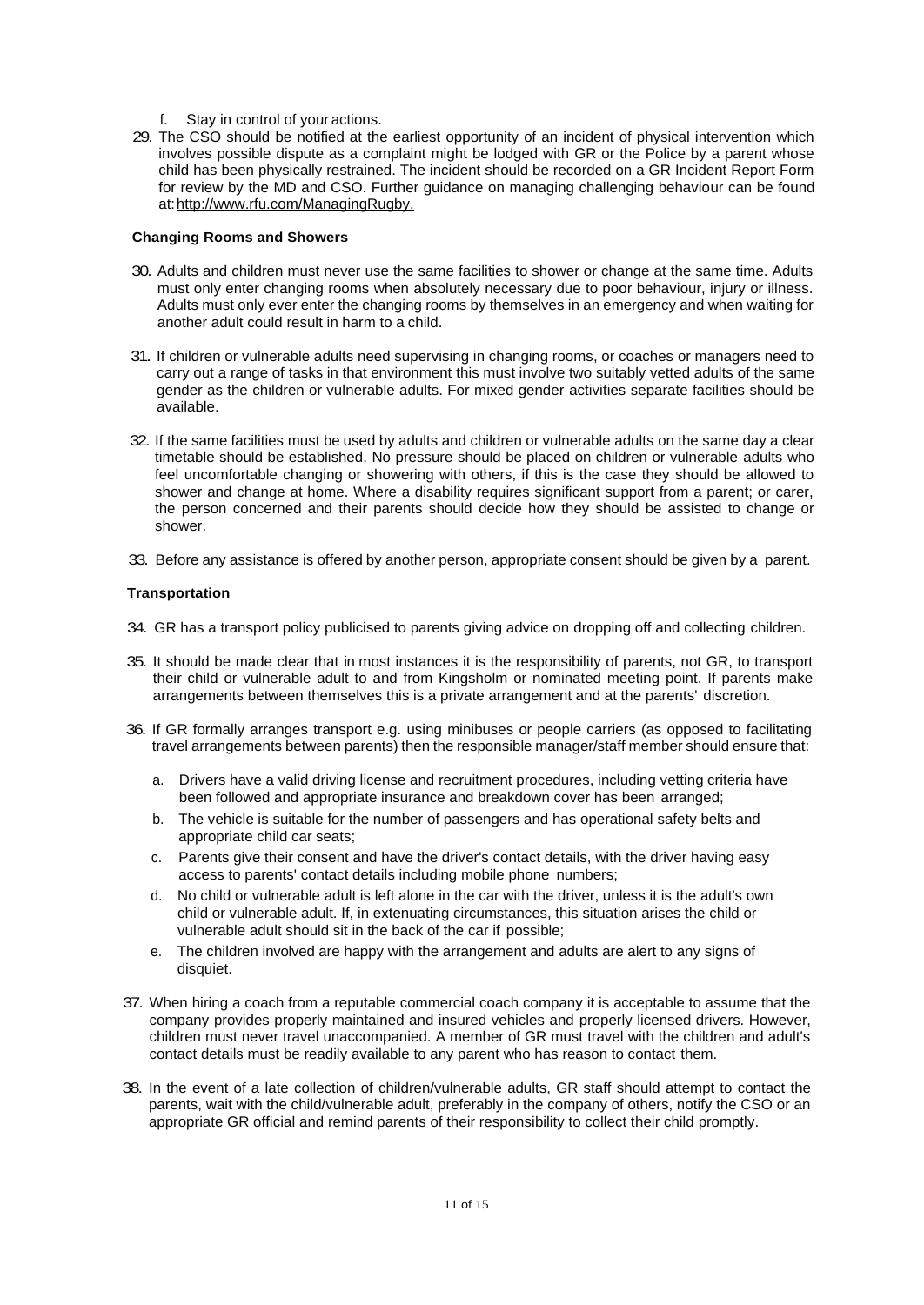Photographic Images

- 39. GR welcomes the taking of appropriate images of children and uses the RFU guidance for parents and the paid and volunteer workforce to enable suitable photographs to be taken celebrating the Core Values of the sport.
- 40. There are risks associated with the use of photographic images. RFU Guidance on Photographic Images and professional photography can be found on the RFU Safeguarding website, which is based on common sense. The CSO must ensure that everyone is fully aware of, and complies with, this guidance.

Sharing of Electronic Material/Media

41. Staff must be made aware of the advice contained in the Cyber Guidance, available on Safeguarding pages on the RFU website. Websites can be a positive way to communicate with children. However, there are risks associated with use on the internet. GR is legally responsible for their website content and there should be nothing included which could harm a child, directly or indirectly. It is important to note that it is not acceptable to share sexually explicit or inappropriate material via any form of media with children or vulnerable adults. The online [environment is ever](http://clubs.rfu.com/clubs/portals/rusafe/)  changing. The guidance will be reviewed and updated when necessary. See <http://clubs.rfu.com/clubs/portals/rusafe/>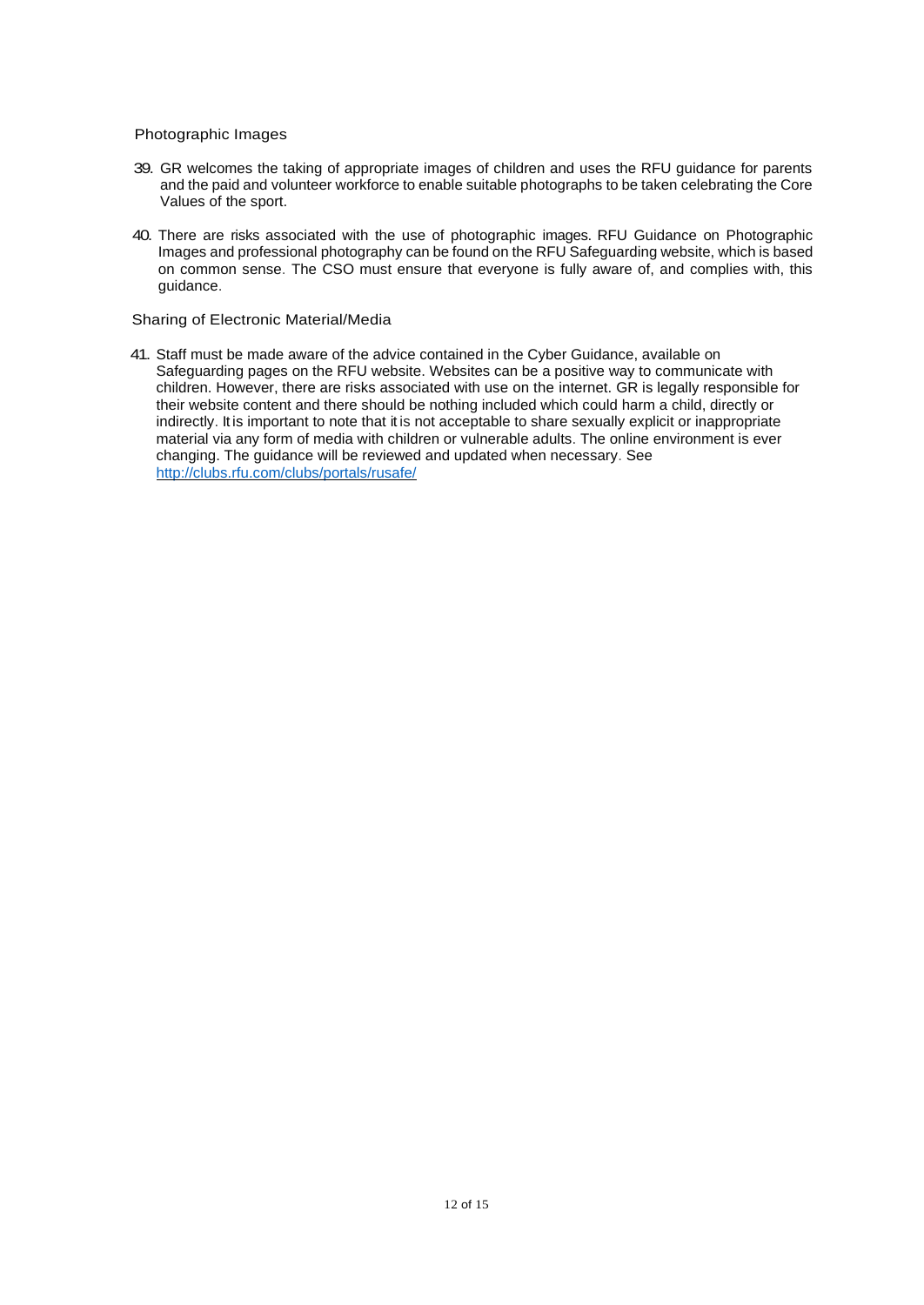# **SECTION 5 - SAFE GUARDING RESPONSE ACTIONS**

- 1. Safeguarding vulnerable people is everyone's responsibility. This means that all GR staff has a responsibility to respond to any concerns that they or others, may have about a child or vulnerable adult, or the behaviour of anadult.
- 2. Harm in the context of this policy is an action or behaviour which has a detrimental effect on a child or vulnerable adult's physical or emotional health or wellbeing. Harm is often referred to as neglect, abuse or bullying. In the case of vulnerable adults there is an additional category of abuse relating to financial matters, this includes: theft, fraud, exploitation, pressure in connection with wills, property or inheritance or financial transactions, or the misuse or misappropriation of property, possessions or benefits.
- 3. Harm may start as poor practice, which might include: shouting, excessive training, ignoring health and safety guidelines, failing to adhere to the club's Safeguarding Policy, poor management of multiple squad age groups, including favouring or discriminating against particular teams and ridicule of players' errors. Neither poor practice nor suspicions of harm should be ignored. Whether physical, sexual, emotional, bullying or neglect, suspicions of harm should always be reported and victims supported throughout. Please refer to Table 2 below for steps to be followed regarding signs of harm.

# **Signs of Harm**

- 4. Itisimportant that in the rugby environment signs of harm are not ignored. These signs may include a child or vulnerable adult:
	- a. Changing their usual routine;
	- b. Beginning to be disruptive during sessions;
	- c. Becoming withdrawn, anxious or lacking in confidence;
	- d.- Having possessions going missing;
	- e. Becoming aggressive or unreasonable;
	- f. Starting to stammer or stopping communicating;
	- g. Having unexplained cuts or bruises;
	- h. Starting to bully other children;
	- i. Being frequently dirty, hungry or inadequatelydressed;
	- j. Displaying sexual behaviour or using sexual language inappropriate for their age;
	- k. Seeming afraid of parents or carers;
	- I. Stopping eating;
	- m. Being frightened to say what's wrong;
	- n. Not wanting to attend training or club activities, or even leaving the club
- 5. . The above indicators should always be taken seriously and any concerns should be reported to the CSO at the earliest opportunity. Any report must be made in writing and briefed to the Managing Director.
- 6. There may be a number of reasons why a child displays concerning behavior or their behaviour changes. It is advisable to discuss concerns with parents or carers in the first instance except where this may place a child at increased risk. If a child or vulnerable adult discloses information you should:
	- a. Stay calm;
	- b. Reassure them that they are not to blame;
	- c. Avoid making promises of confidentiality or outcome;
	- d. Keep questions to a minimum;
	- e. Make brief, accurate notes at the earliest opportunity.
- 7. An individual who becomes aware of any suspicions or concerns about the safety or welfare of a child or vulnerable adult must pass these on to the CSO as soon as possible. If they feel the child is in immediate risk of abuse then a statutory agency (local children's services or the police) should be contacted immediately. If a vulnerable adult is at risk of abuse, their consent to the statutory agencies being contacted should be obtained, if possible beforedoing so.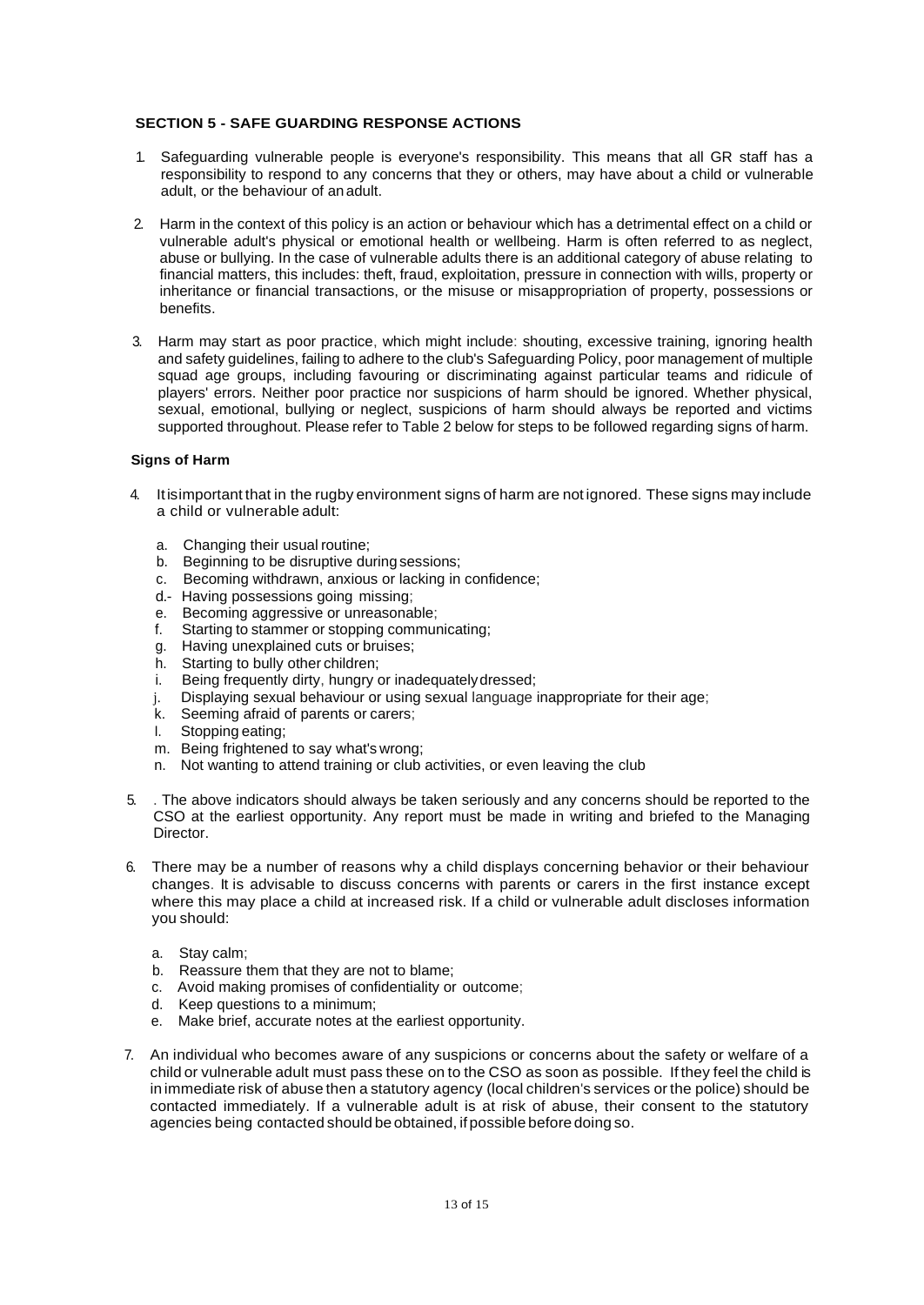#### Whistle Blowing

- 8. GR encourages and supports "whistle-blowing" and will, where appropriate, notify the statutory agencies of any allegation and work in partnership with them. GR investigation will usually commence once the statutory agencies have completed their investigations.
- 9. The wellbeing of the child or vulnerable adult must be central to any procedures involving them. The GR will work in partnership with local children's services or care services departments and to support the victim andwitnesses.

#### Incident Referral Process

- 10. Once the RFU Safeguarding team receives written notification of an incident, allegation or disclosure they assume management of the case (providing it is not being dealt with by the police).
- 11. Once the RFU assumes management the club should take no further action until advised to do so by the RFU or relevant authority. The RFU will ensure that the club and Constituent Body are kept informed of procedure and progress.
- 12. Safeguarding investigations are handled by the RFU Safeguarding team and presented to the RFU's Referral Management Group (RMG) or its Sub-Group for consideration. The RMG is a crossdepartmental group charged by the RFU with assessing the risk that individuals pose to children and vulnerable adults. The RMG is supported by an independent child protection adviser. Incidents may be referred by the RMG to the RFU Disciplinary department.

#### Those under Investigation

- 13. Under this Policy, GR is committed, first and foremost, to protecting the interests of the child or vulnerable adults. In the course of a referral being or statutory agencies, individuals who are accused of causing harm will be informed of the procedures. They may also request at any time an update on the progress of the referral. No further support will be offered during the course of the investigation. The Citizens Advice Bureau may be a useful source of information and support in these instances.
- 14. Investigations are concluded as quickly as possible to ensure that those guilty of causing harm are dealt with expeditiously and those falsely or mistakenly accused are able to return to the game with reputation intact.

#### Suspension

15. Untilthe investigation has been completed the staff member or volunteer involvedwill be suspended from working at any activity linkedto rugby or wider GR activities. The person or persons will also be banned for premises owned or used by GR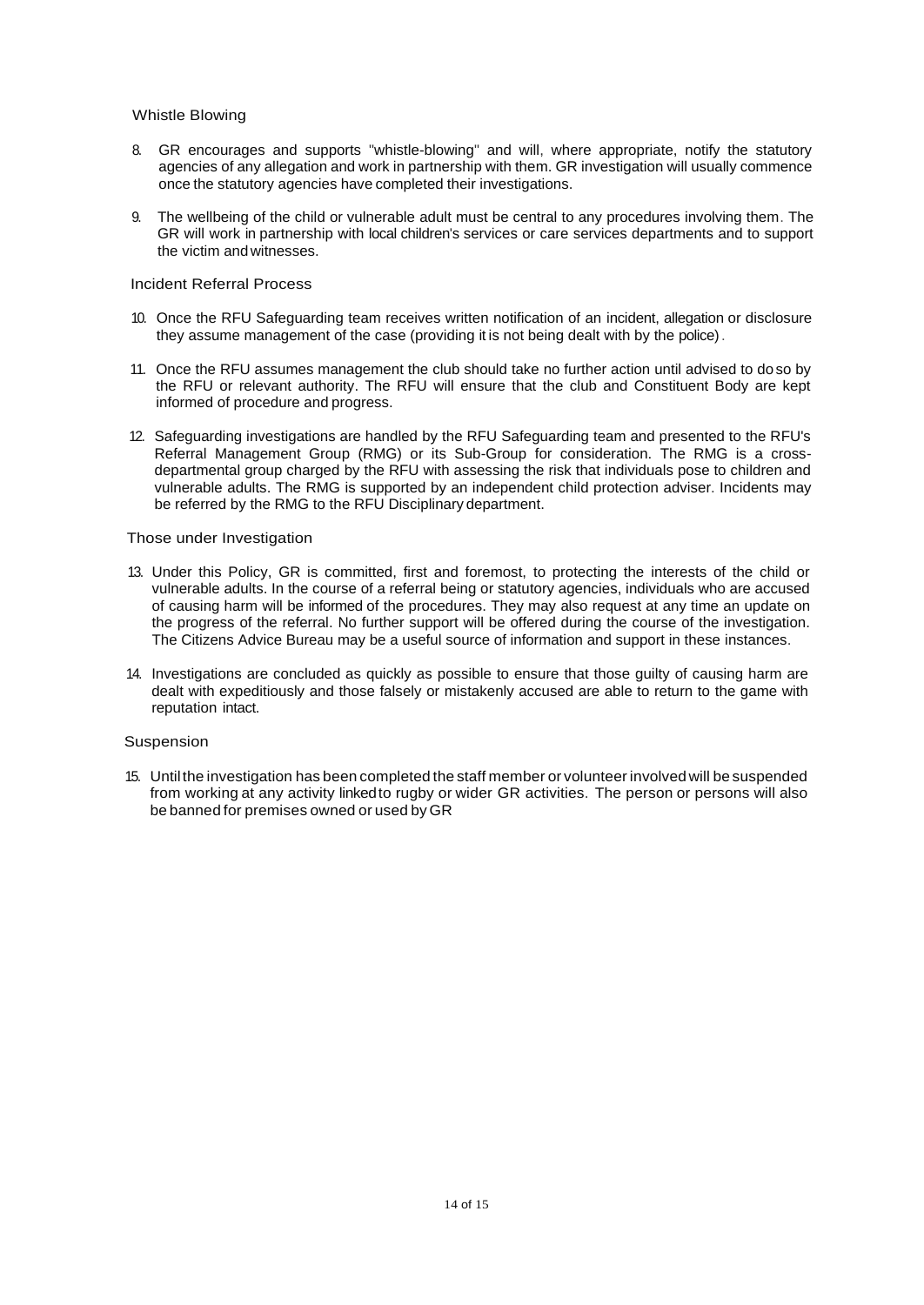Table 2 - Signs of Harm